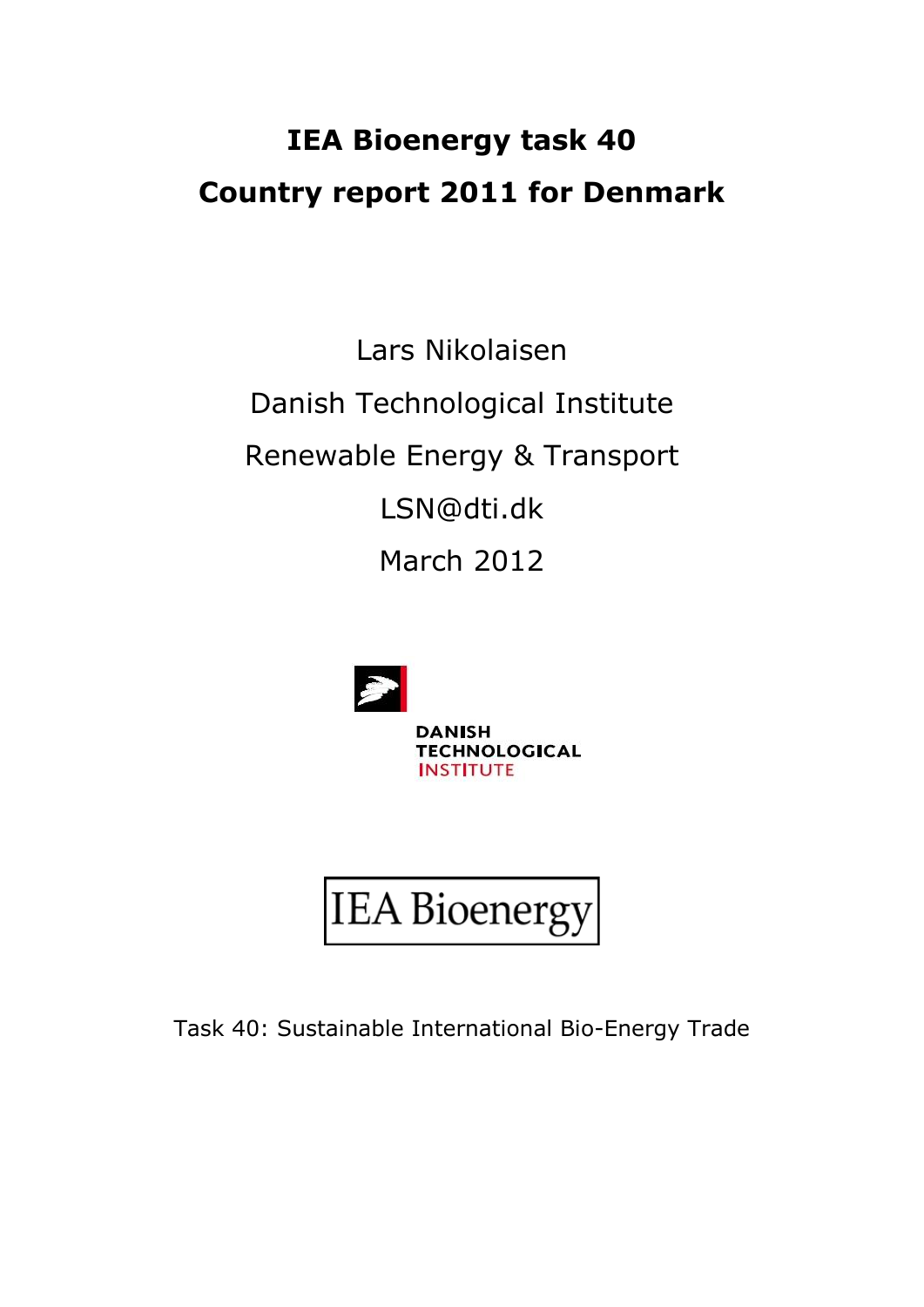# **Content**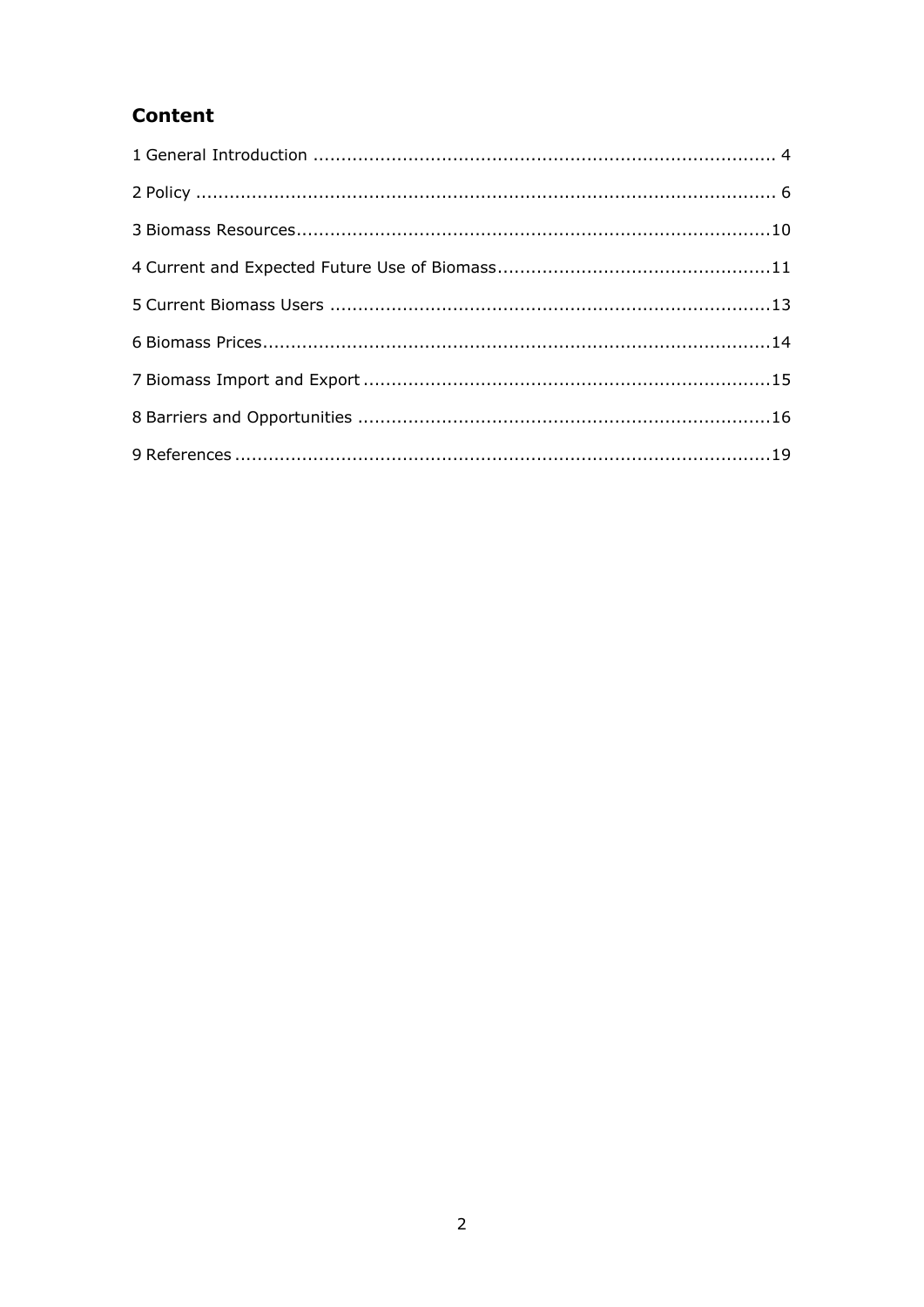# **Preface**

This report is a part of the work of IEA Bioenergy Task 40 working group – "Sustainable International Bioenergy Trade: Securing Supply and Demand" and gives a picture of the situation regarding bioenergy in Denmark for the year 2010.



Large outdoor storage of straw for energy purpose in Denmark.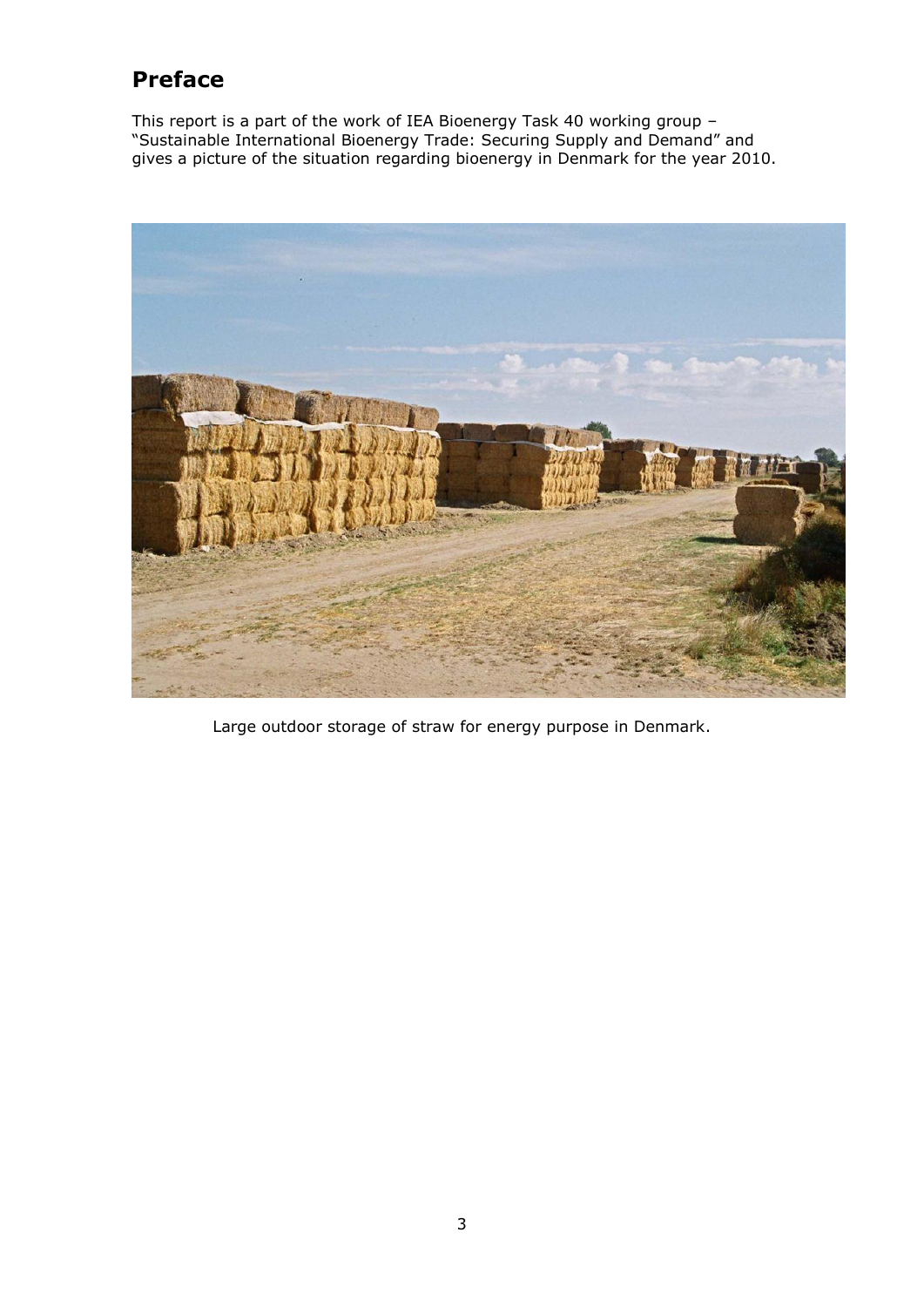# **1 General Introduction**

Denmark is the southernmost of the Nordic countries, located southwest of Sweden and south of Norway, and bordered to the south by Germany. The country consists of a large peninsula, Jutland and many islands, most notably Zealand, Funen, Vendsyssel-Thy, Lolland, Falster and Bornholm, as well as hundreds of minor islands often referred to as the Danish Archipelago. Two autonomous constituent countries belongs to Denmark, the Faroe Islands in the North Atlantic and Greenland.

Denmark became a member of the European Union in 1973 but remains outside the Eurozone. A founding member of NATO and the OECD, Denmark is also a member of the Organisation for Security and Co-operation in Europe (OSCE). With a mixed market economy and a large welfare state, Denmark ranks as having the world's highest level of income equality. The country has the world's seventh highest per capita income.

Denmark's area is 43,000  $km^2$  and there are 5,5 million inhabitants (without the Faroe Islands and Greenland). The estimated nominal GDP in 2011 is \$ 310.7 billion (equal to Euro 230 billion) (*Source: Wikipeida.org*).

**International binding goals** by the use of RE and reduction of GHG emission are:

- 30 % renewable energy in the total energy consumption by 2020
- 10 % renewable energy in the transportation sector by 2020
- 20 % reduction by 2020 in greenhouse gas emissions (compared to 2005)

• 21 % reduction in greenhouse gas emissions as an average through the period 2008-2012 as compared to 1990 (Kyoto).

### **Main industries relevant for biomass use:**

There are several large food producing companies in DK, like Danisco, Danish Crown, ARLA as well as numerous smaller companies. Carlsberg is the dominant actor in the brewery sector, but there are several others (smaller) like Bryggerigruppen and numerous micro-breweries with no real significance in amount. In the farmaceutical industry there are important companies like NOVO Nordisk and Lundbeck. There is one producer of cement in Denmark: Aalborg Portland. The total energy consumption in the Danish industrial sector including agriculture is 137 PJ in 2010, exclusive transport which counts for 200 PJ.

The use of biomass in the industry sector was around 10 PJ in 2010, mainly for heating purposes in farms and minor industries (wood processing industries with own wood waste). Aalborg Portland is the only large industry with a certain amount of biomass use in the production.

Aalborg Portland has as one of very few industries set up goals for energy and environmental management:

- 40% of the fuel energy for "grey production" shall be substituted by alternative fuels which reduces the  $CO<sub>2</sub>$  emission (long-term goal).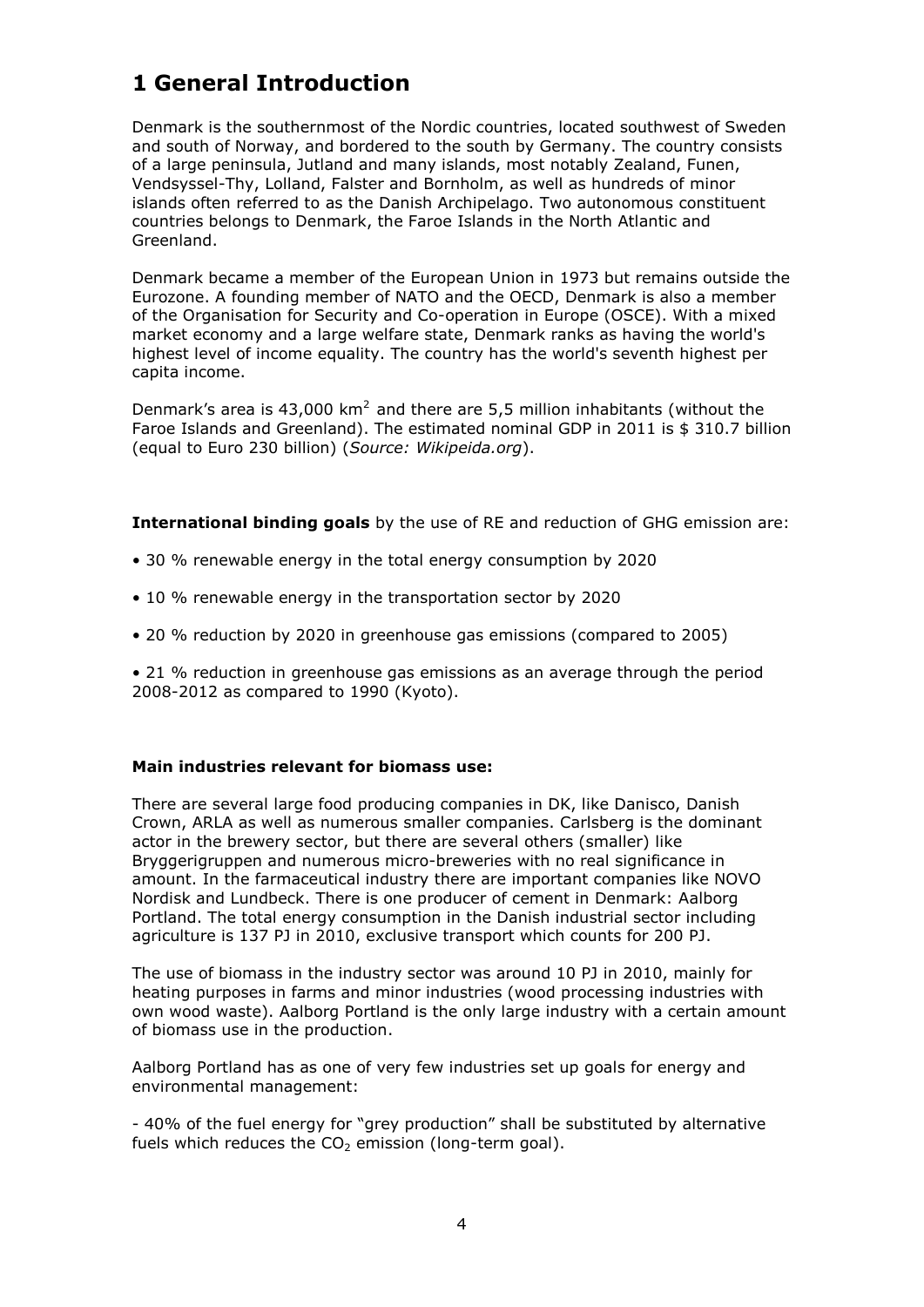- Use of biofuels in order to reduce  $CO<sub>2</sub>$  emissions by 110,000 tons. In 2007, 30,000 tons bone meal has been used as fuel, reducing  $CO<sub>2</sub>$  emissions by 47,000 tons.

- 3% reduction in specific electricity consumption in 2010 compared to 131.4 kWh/ton TCE in 2005 (this has been reached already with a specific electricity consumption of 127,3 kWh/ton TCE).



#### **Total energy production and consumption by source and sector:**

*Fig. 1: Total energy production by source, climate adjusted. (Source: Danish Energy Agency statistics 2010)*

*Fig. 2: Total domestic electricity production for other fuels than coal. (Source: Danish Energy Agency statistics 2010)*

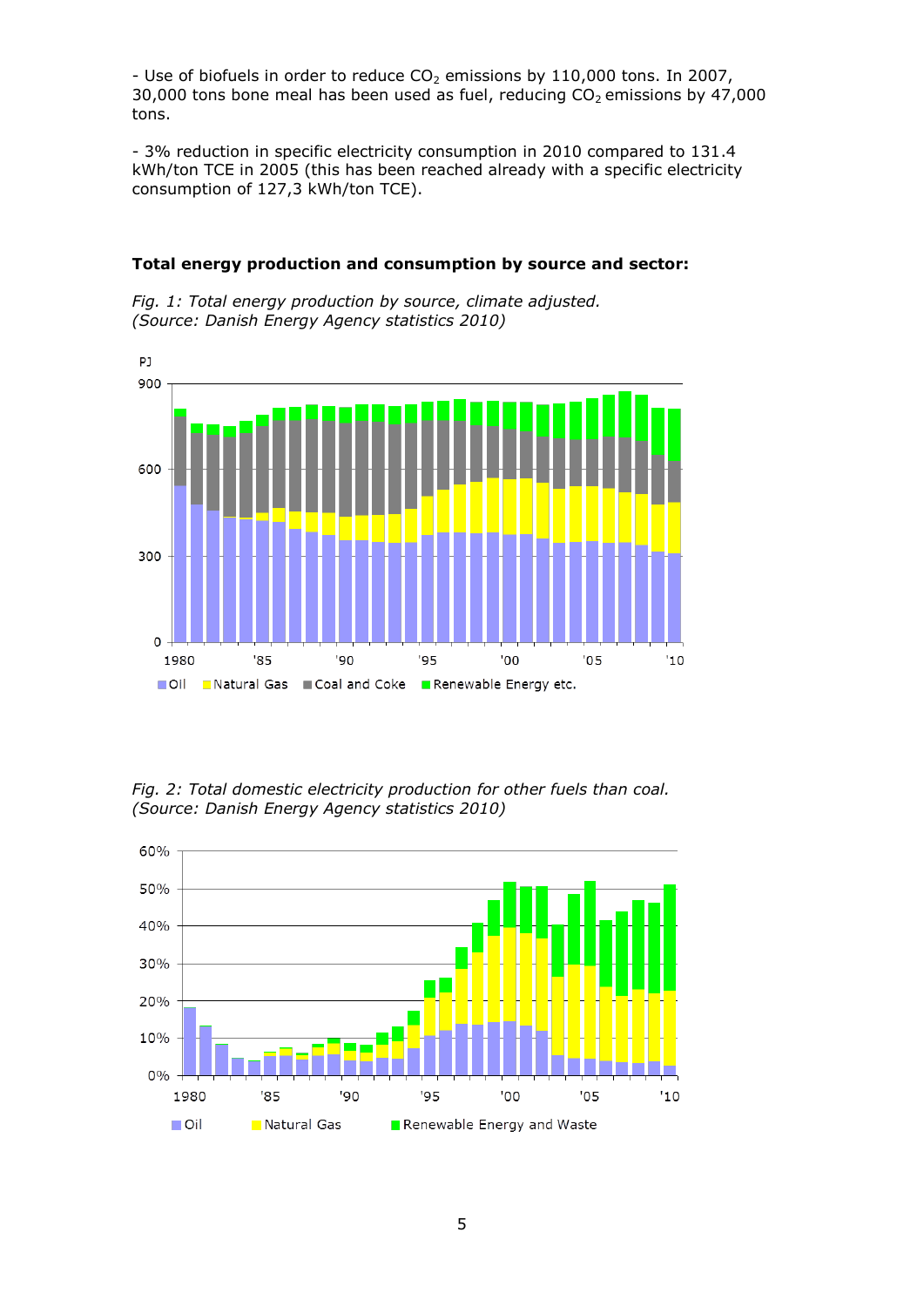

*Fig. 3: Total energy consumption by sector. Climate adjusted. (Source: Danish Energy Agency statistics 2010)*

# **2 Policy**

Denmark has pursued an active energy policy since the 1970s, with energy saving and renewable energy as high priorities. There is still a need for on-going efforts in these areas in order to deal with the many challenges faced by society today, whether it is in relation to the climate or environment, economic considerations, or ensuring a high degree of supply reliability. It is the Danish government's policy that by 2020, Denmark will be a green, sustainable society and will be among the three most energy-efficient countries in the OECD. Denmark must also be among the three countries in the world that fulfils its renewable energy share up to 2020. In the RE (Renewable Energy) Directive, Denmark has already committed itself to an ambitious target of 30% renewable energy by 2020, which the government initially hopes to fulfil via national initiatives. The Danish Renewable Energy Action Plan describes the measures that will ensure energy savings and expansion with renewable energy up to 2020.



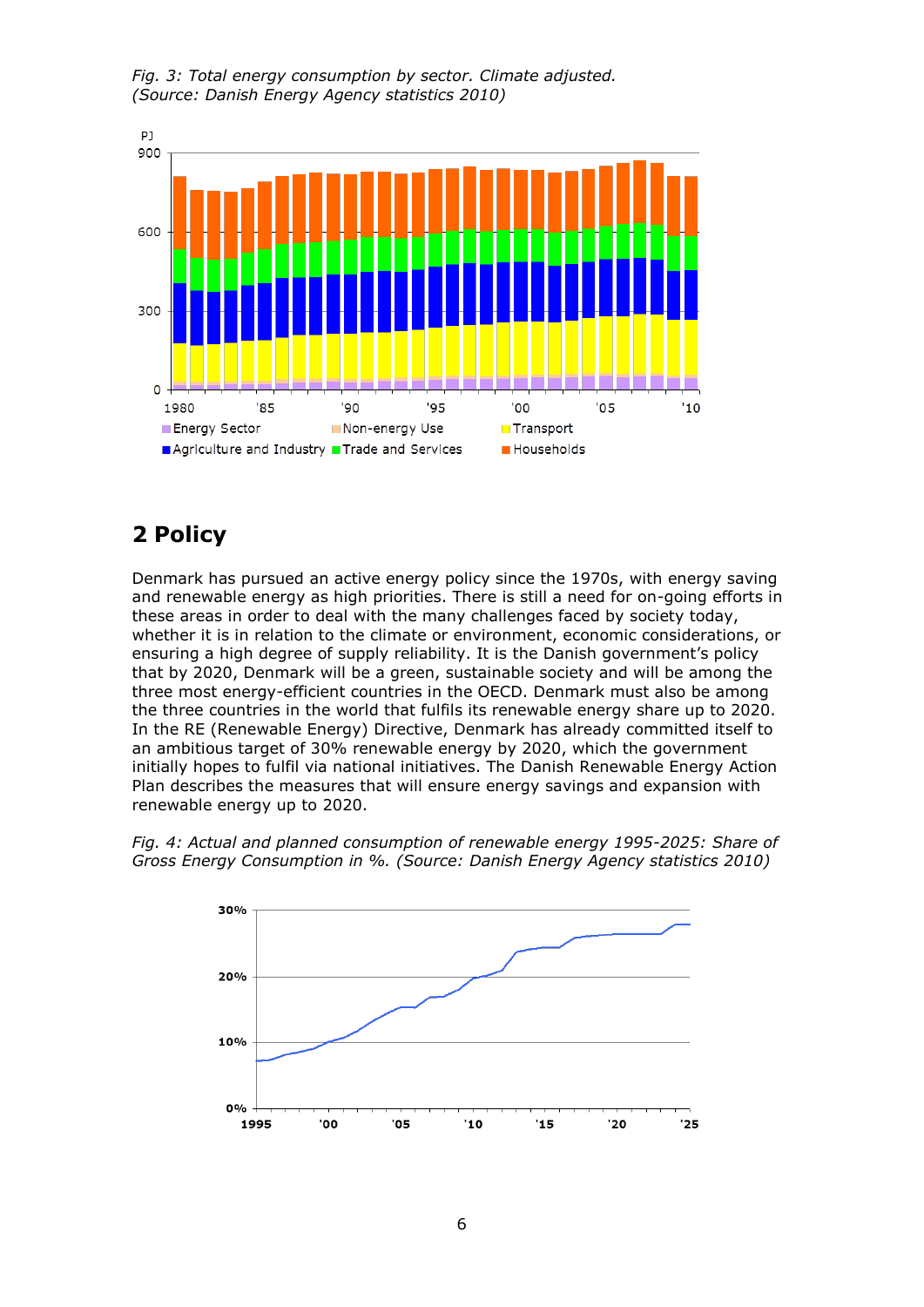Measures for the promotion of renewable energy within the EU – including support schemes – are nationally based and like other EU countries, Denmark has developed its own national support system. It is, however, the Danish government"s opinion that EU countries should also work together to avoid any inappropriate "support competition" between Member States.

Since the 1980's, a decentralisation of Danish energy generation has taken place. Whereas generation of electricity and heat was previously dominated by a number of central power stations situated in the larger towns and cities, it now takes place in many different locations throughout the country. There is also a significant increase in co-generation and district heating based on excess heat, which has contributed significantly to the fact that Denmark is currently one of the most energy-efficient countries in the world. Since 1980, it has been possible to keep energy consumption more or less stable whilst achieving an economic growth of about 80 %.The plan is to keep this elation in the future. See Fig 5

*Fig. 5: Actual and expected development of GDP and final energy consumption 1995 – 2025. Climate adjusted. Index for 2000 = 100 (Source: Danish Energy Agency statistics 2010)*



In February 2010, the government presented a report on security of energy supply, which illustrated some of the challenges facing the Danish energy system. In a few years, Denmark will be a net importer of fossil fuels. An active effort to achieve an effective and climate-friendly energy supply is necessary, not only to ensure a high security of supply and a robust economy, but also to achieve this in relation to climate policy targets. The report also indicates that in the long term the further inclusion of renewable energy itself may present a challenge to stability of supply. To achieve a more reliable inclusion of renewable energy, adjustments to the present electricity grid will be necessary, as well as achieving a greater degree of balance between electricity consumption and generation.

The government's Green Growth plan contains a number of initiatives for achieving its vision of a society committed to green behaviour and green technology in order to tackle the challenges of the environment, the climate and nature while at the same time creating a green growth economy. The plan includes the expansion of the agriculture"s role as supplier of green energy such as energy crops and biogas. A Green Development and Demonstration programme has been established in connection with the agreement, which is intended to create a better connection between the research, development and demonstration of knowledge in the food, agricultural, fisheries and aquaculture sectors. The "Green Growth 2.0" agreement from April 2010 contains further initiatives intended to support the use of biomass from agriculture.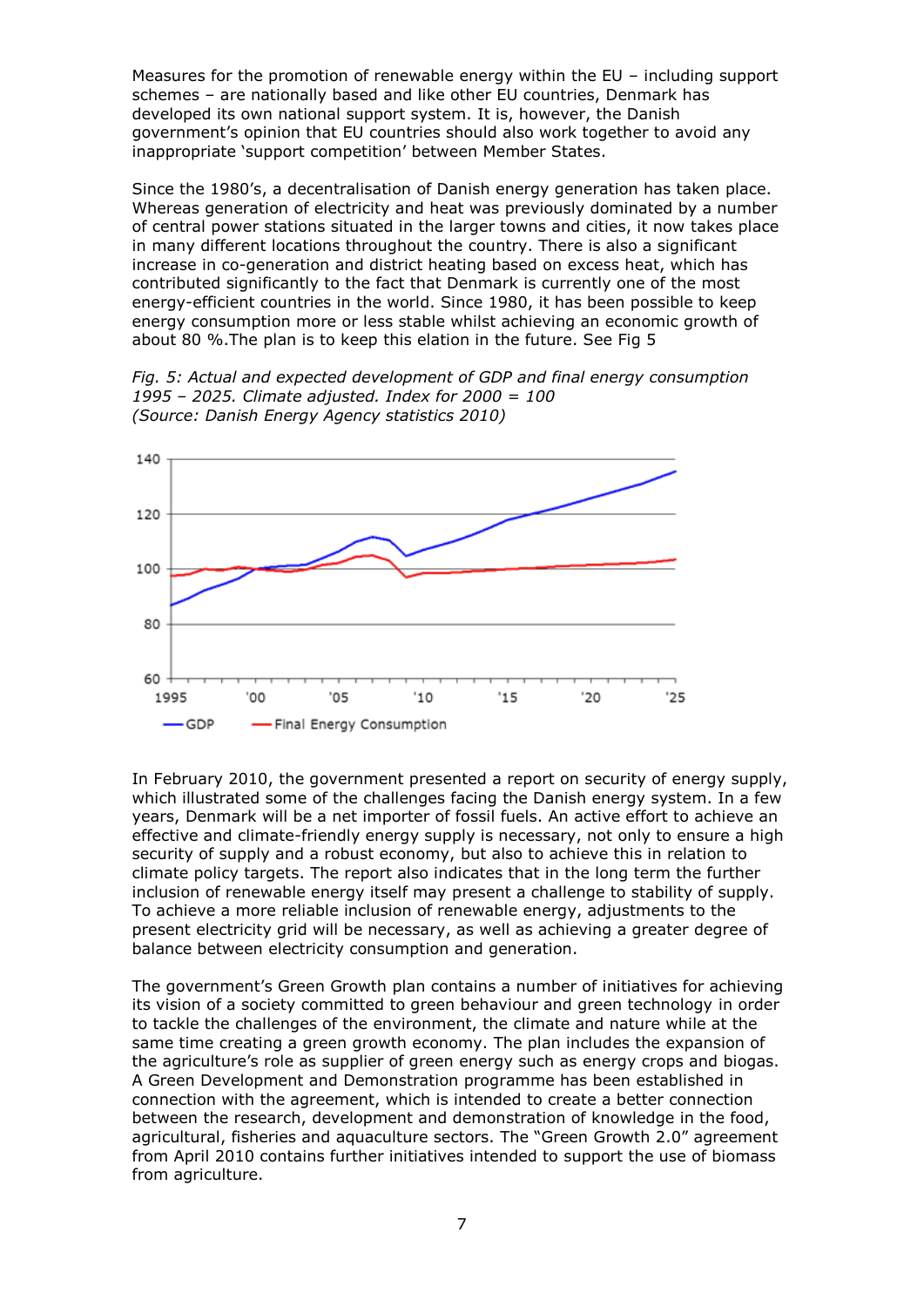### **EXPECTED FINAL ENERGY CONSUMPTION 2010-2020**

As a result of the Energy Policy Agreement of 21 February 2008, which states that there must be an annual energy saving corresponding to 1.5 % of the energy consumption, the energy saving initiative up to 2020 will be considerably greater than the initiative in the previous period. It should, however, be emphasised that there is great uncertainty about the development in energy consumption up to 2020 which is partly related to the current conditions for economic growth and developments in energy prices and partly to uncertainty about the sensitivity of energy consumption to changes in energy costs in the long term and uncertainty about the accumulated effect of the current energy saving initiatives up to 2020.



*Fig. 6: The expected additional final energy consumption by use in PJ in accordance with the additional scenario, as also shown in Table 1. (Source NREAP 2010)*

### **Legend:**

*Blue square: Heating and cooling*

*Red square: Electricity*

*Green square: Transport, excl. electricity*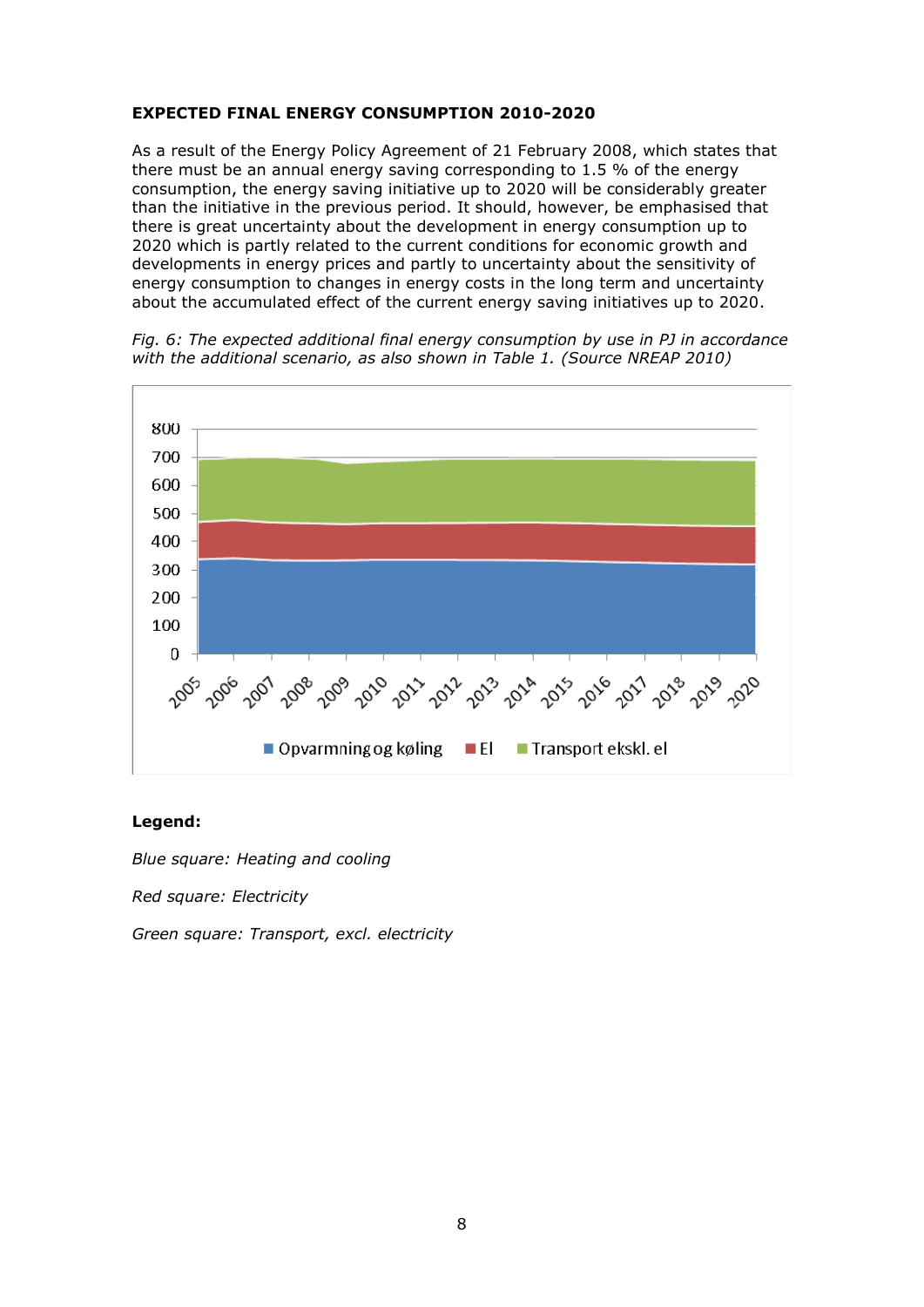*Table 1: National overall targets for the share of energy from renewable sources in gross final consumption of energy in 2005 and 2020 (Source: NREAP 2010).*

| Share of energy from renewable sources in the gross final<br>energy consumption in 2005 in %       | 17  |
|----------------------------------------------------------------------------------------------------|-----|
| Target of energy from renewable sources in the gross final<br>energy consumption in 2020 in %      | 30  |
| Expected total adjusted energy consumption in 2020 in PJ                                           | 684 |
| Expected amount of energy from renewable energy sources,<br>corresponding to the 2020 target in PJ | 205 |





### **Price subsidies for biomass**

With electricity produced by the burning of biomass, there is a price subsidy of 2 Euro cent per kWh, irrespectively of whether the electricity is produced by installations that solely use biomass, or installations that use a combination of biomass and other types of fuel. The scheme is optional and is administrated by the network companies that measure electricity generation, and Energinet.dk pays out the subsidy.

The support scheme is based on broad energy policy agreements and can be adjusted in accordance with new agreements. The subsidy was most recently amended by the RE Act which came into force in January 2009. The expected impact of the support scheme will be an increased use of biomass for electricity generation. There is no fixed end date for the scheme.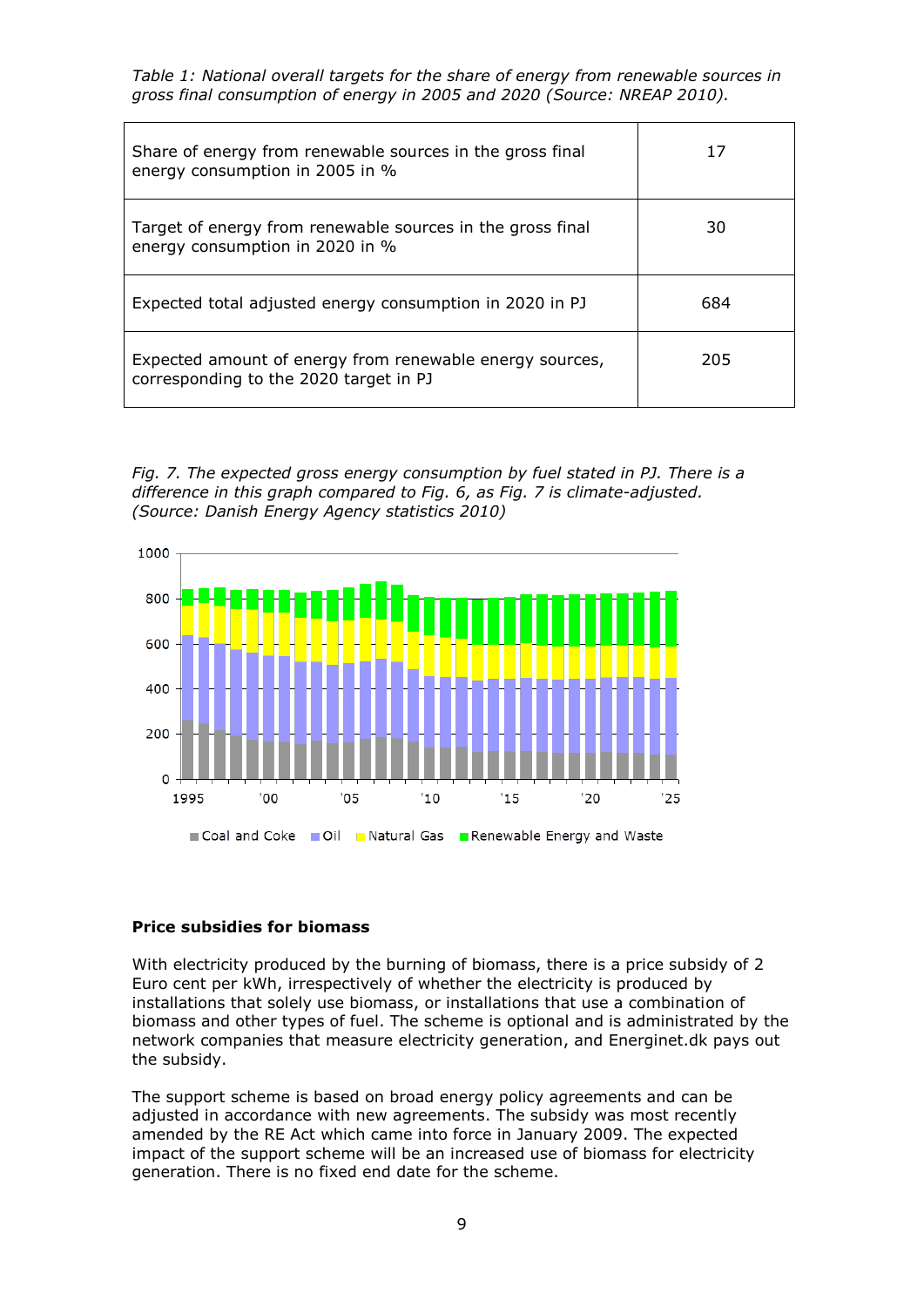There are no requirements for compliance with energy efficiency criteria, and there is no set of minimum or maximum size for the systems that are eligible for support. A project may not take of advantage of more than one scheme.

### **3 Biomass Resources**

An assessment of all the significant renewable resources in Denmark compared with the current consumption of renewable energy is included in the Danish National Renewable Energy Action Plan (NREAP 2010).

*Table 2: Biomass potential calculated on the basis of a number assumptions on area use and based on recognised technology. There is no differentiation between annual and perennial crops. (Source: NREAP 2010).*

| <b>Type of</b><br><b>Biomass</b> | <b>Use 2008</b><br>in PJ | <b>Unexploited</b><br>potential in<br>PJ | <b>Conditions for potential</b><br>evaluation |  |
|----------------------------------|--------------------------|------------------------------------------|-----------------------------------------------|--|
| <b>Straw</b>                     | 15                       | 40                                       | Current area use                              |  |
| Wood                             | 41                       | 10                                       | Current use and forest areas                  |  |
| Energy crops                     | 4                        | 65                                       | 10% of the land area                          |  |
| Biodiesel/ethanol                | 5                        | 20                                       | Non-used straw, 40PJ. $\eta = 50\%$           |  |
| <b>Biogas</b>                    | 4                        | 35                                       | Current generation of manure                  |  |
| Marine biomass                   | 0                        | ?                                        | No data available                             |  |
| <b>Total biomass</b>             | 64                       | 125                                      |                                               |  |
| Waste etc.                       | 24                       | 5                                        | Estimated amount of waste 2020                |  |

The first row shows Danish biomass generation for energy in 2008. The second row shows further possible biomass generation from, for example, a more intensive utilisation of agricultural waste products etc., from the cultivation of energy crops, increased tree planting and the establishment of solar installations on ground areas that would otherwise be used for foodstuffs production. Resource calculations thus overlap. For example, straw resources of 40 PJ are assumed to produce bioethanol for the potential evaluation of bioethanol and therefore they cannot be used in cogeneration.

It can be seen that significant un-utilized biomass potential exists in all areas (straw, wood, energy crops, biodiesel/bioethanol and biogas). With the right market conditions, the biogas potential of these can be harnessed. The development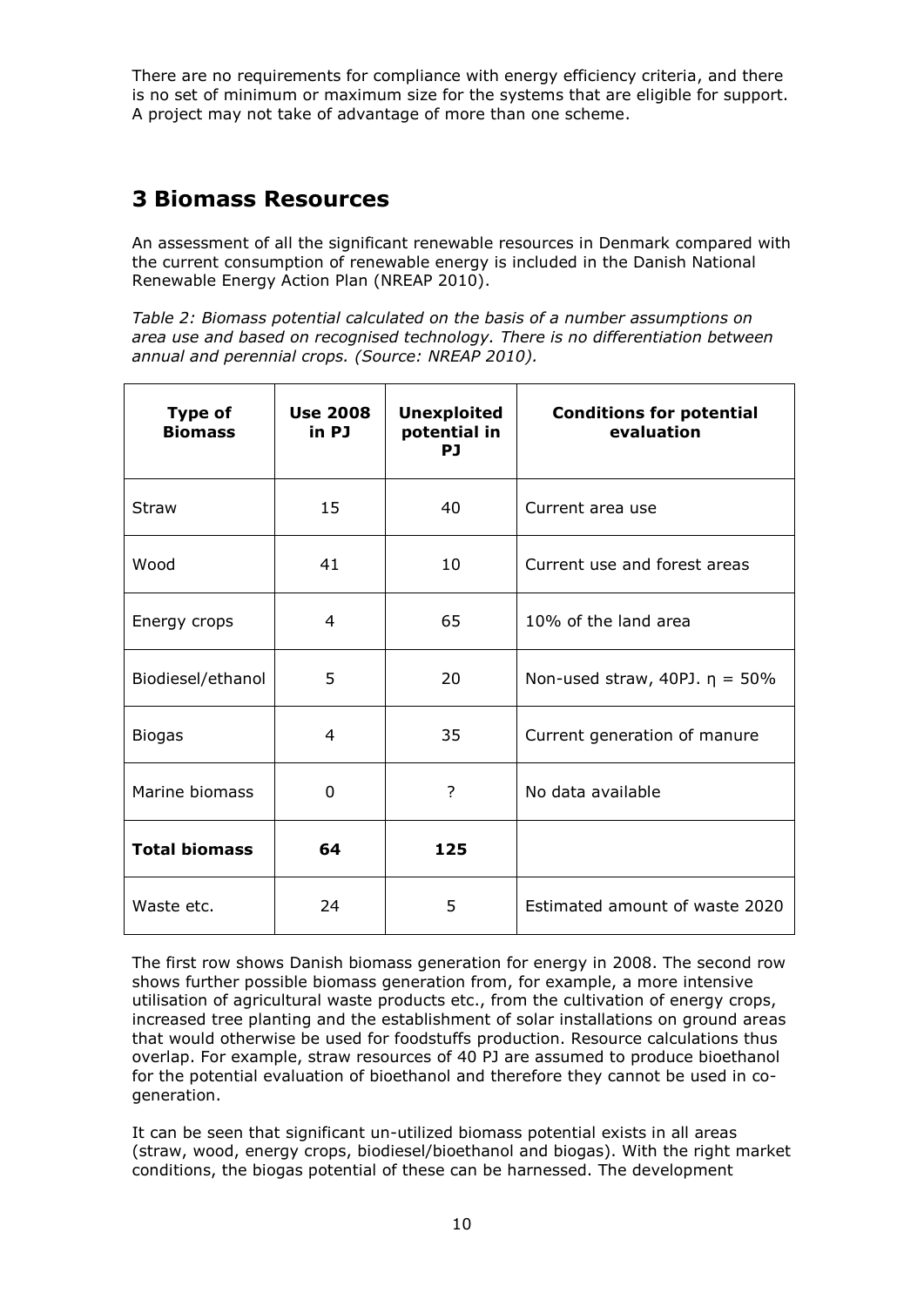potential of biomass production for energy is discussed later in this section, which indicates that there is a good argument for the generation of "energy wood" increasing over the coming years as a result of market forces and the price relationship between timber and energy wood. For the other types of biomass such as waste, straw and manure, it expected that changes in consumption and generation will run parallel. It is estimated that the share of manure in biogas generation is 50 %, as the remainder comes from organic waste such as abattoir by-products.

The estimated assumption is that 20 % of the un-utilized wood potential of 10 PJ will be exploited by 2020.

### **4 Current and Expected Future Use of Biomass**

### **Current use of biomass**

In Denmark, the use of solid biomass – especially wood and straw – for energy purposes is widespread, both in private dwellings, district heating plants and CHP and power plants as well as (although to a much smaller extend) in the industry. The use has increased rapidly and steady since 1980.



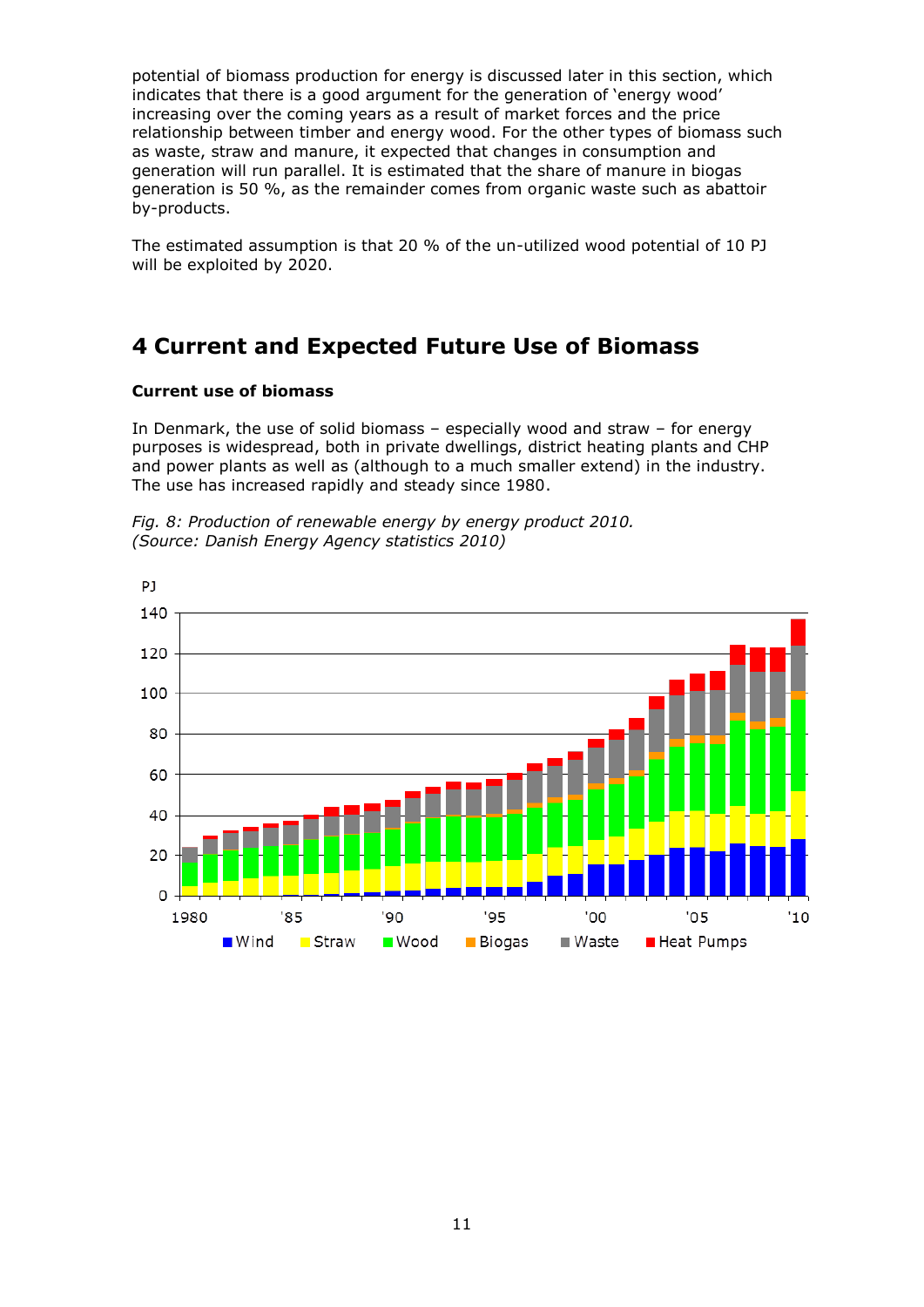*Table 3: The production and import in year 2010 in PJ of different RE sources (Source: Danish Energy Agency statistics 2010). Waste is household waste and industrial waste.*

| Source, PJ<br>in 2010 | Straw       | Wood<br>chips | Fire<br>wood | Wood<br>pellets | Wood<br>waste | <b>Biogas</b> | Waste | Bio-<br>diesel |
|-----------------------|-------------|---------------|--------------|-----------------|---------------|---------------|-------|----------------|
| Production            | 23.6        | 11.2          | 24.6         | 2.4             | 7.6           | 4.3           | 38.1  | 4.8            |
| Import                | $\mathbf 0$ | 4.8           | 2.1          | 27.7            | 0             | 0             | 0     | 1.1            |
| <b>Total</b>          | 23.6        | 16.0          | 26.7         | 30.1            | 7.6           | 4.3           | 38.1  | 5.9            |

### **Expected future use of biomass up to 2020**

According to the Danish NREAP the calculated development of renewable energy consumption in the electricity, heating and transport sectors measured in growth in RE in the gross final energy consumption in the period up to 2020 is:

The renewable energy in the **electricity sector** comes almost exclusively from wind power (estimated at 70.3 % of the total consumption of renewable energy in 2010) and biomass, i.e. straw, wood, biodegradable waste and biogas (estimated at 30.3 % in 2010). Consumption of renewable energy in the electricity sector was estimated to increase by 65%, from 12.4 TWh (44.6 PJ) in 2010 to 20.6 TWh (72.2 PJ) in 2020.

Renewable energy in the **heating sector** comes primarily from biomass, i.e. straw, wood, bio-oil and biodegradable waste (estimated at 90.5% in 2010). The contribution of renewable energy in the district heating sector in 2010 was estimated at 40.4 % of the total consumption of renewable energy for heating. Consumption of renewable energy in the heating sector was estimated to increase from 103 PJ in 2010 to 127 PJ in 2020, in other words by 20%.

The consumption of renewable energy in the **transport sector** was calculated as being 1.7 PJ in 2010, rising to 10.8 PJ in 2012 and 12.2 in 2020. Biofuels are thought to constitute the largest part of this, with 1.3 PJ in 2010, 10.2 in 2012 and 10.9 in 2020. Consumption of renewable energy by electric trains and vehicles makes up the rest with 0.5 PJ in 2010 and 2012 (only electric trains) and 1.2 in 2020 (electric vehicles and trains). The consumption of renewable energy in the transport sector is thus estimated to increase from 1.7 PJ in 2010 to 12.2 PJ in 2020, which is more than seven times higher. See Fig. 6.

### **Biomass from the sea**

A number of algae types occur naturally in Danish waters. It is quite possible to utilize this biomass production for energy generation. For example, experiments with sea lettuce in tanks have shown that with the addition of nutrients etc., it is possible to achieve a dry material yield per area unit that can be 3-4 times higher than traditional land-based biomass. It would seem that algae can be used as raw material, not only for the generation of ethanol or biogas, but also for fodder and other pharmaceutical products. However, it is currently impossible to present an assessment of the combined potential for the use of sea algae biomass.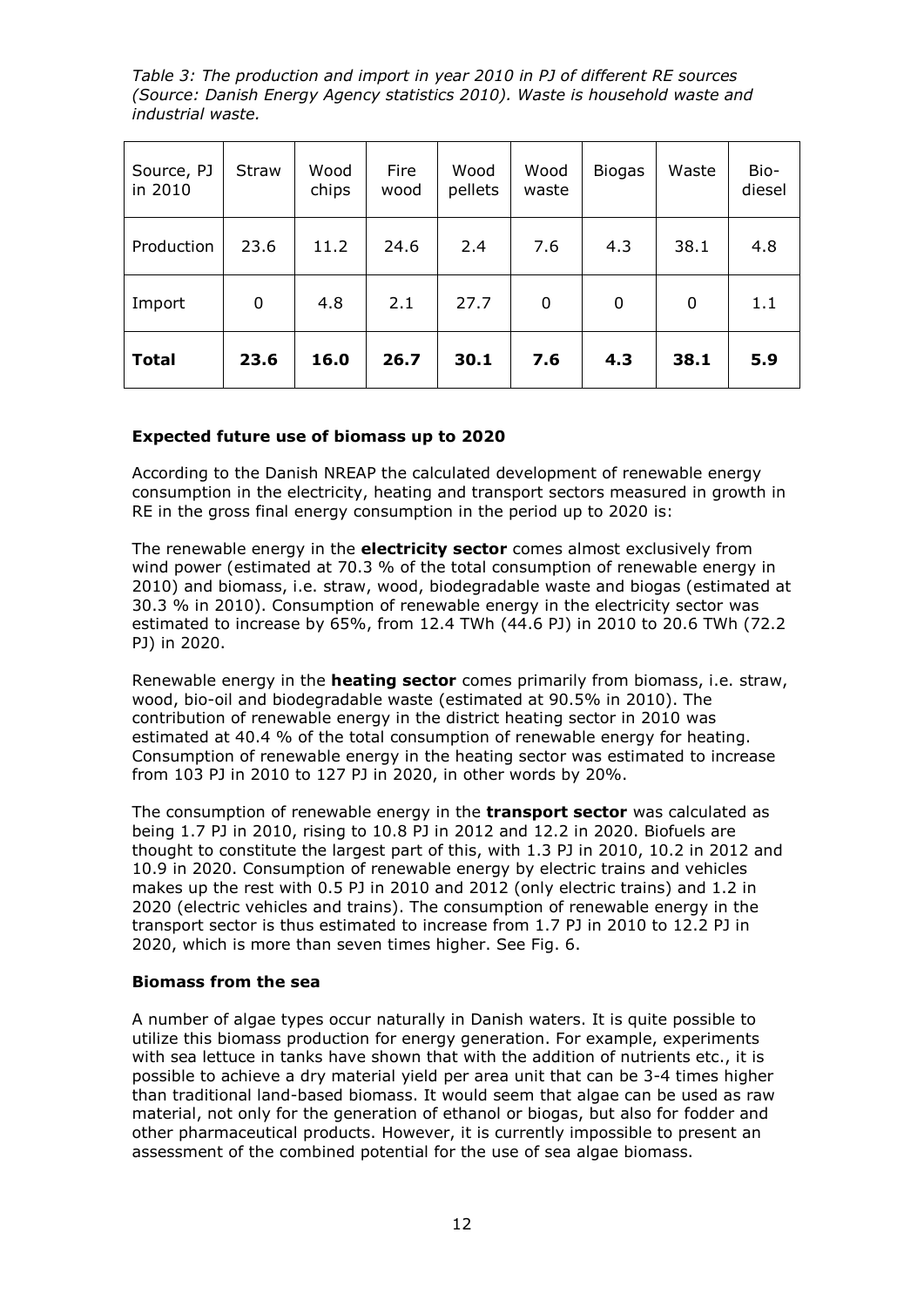# **5 Current Biomass Users**

In Denmark, the use of biomass for energy purposes is widespread, both in private households, district heating plants, CHP plants and large power plants. Industries use minor amount of biomass for heating purposes, and farmers use quite a lot of straw for heating and grain drying purposes.

Table 4 below for biomass end use in Denmark can be compared with Table 3 where the different biomass sources are listed.

|                                                                            | Table 4: List of end users of biomass for energy purposes. Waste is household |
|----------------------------------------------------------------------------|-------------------------------------------------------------------------------|
| waste and industrial waste (Source: Danish Energy Agency statistics 2010). |                                                                               |

| End use, PJ in<br>2010     | Straw       | Wood<br>chips | Fire<br>wood | Wood<br>pellets | Wood<br>waste | <b>Biogas</b> | Waste | Bio-<br>diesel |
|----------------------------|-------------|---------------|--------------|-----------------|---------------|---------------|-------|----------------|
| Large power<br>plants      | 10.3        | 5.1           | 0            | 15.2            | 1.0           | 0.03          | 0     | $\mathbf 0$    |
| CHP plants                 | 3.6         | 2.7           | 0            | 0.15            | 0.45          | 1.9           | 9.8   | 0              |
| District<br>heating plant  | 4.9         | 6.4           | 0            | 2.9             | 0.6           | 0.1           | 0.56  | 1.9            |
| Small CHP                  | 0           | 0.58          | 0            | 0               | 0.42          | 1.15          | 22.8  | 0              |
| Small scale                | 0.04        | 0.01          | 0            | 0               | 0.49          | 0.08          | 2.8   | 0              |
| Road<br>transport          | 0           | 0             | 0            | 0               | $\mathbf 0$   | 0             | 0     | 1.1            |
| Farms                      | 1.9         | 0.03          | 0            | 0               | 0.01          | 0.45          | 0     | 0              |
| Industries                 | 0           | 1.0           | 0            | 0.95            | 4.6           | 0.13          | 1.7   | 0              |
| Public, private<br>service | 0           | 0.15          | 0            | 0.8             | 0.01          | 0.44          | 0.42  | $\mathbf 0$    |
| Private<br>households      | 2.9         | 0.08          | 26.7         | 10.1            | 0             | 0             | 0     | 0.02           |
| Export                     | $\mathbf 0$ | 0             | $\mathbf 0$  | 0               | $\pmb{0}$     | 0             | 0     | 2.9            |
| <b>Total in PJ</b>         | 23.6        | 16.0          | 26.7         | 30.1            | 7.6           | 4.3           | 38.1  | 5.9            |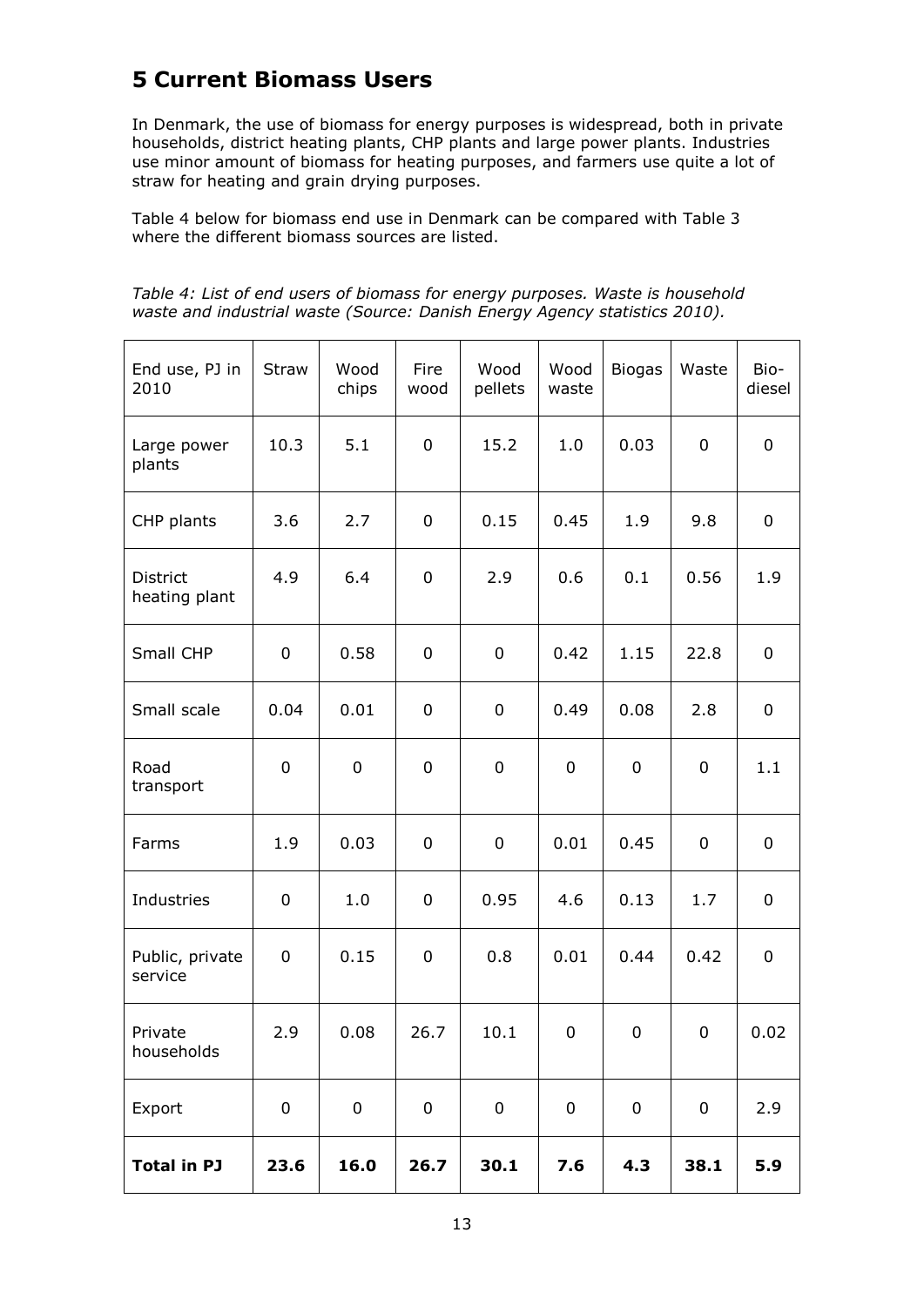# **6 Biomass Prices**

Prices on **straw** and **wood chips** to district heating plants are quite stable, with a tendency for slight increase in both prices. The price for straw is calculated at 15% humidity, and the price for wood chips is calculated at 45% humidity. There are no price statistics from the utility companies (power plants).

*Table 5: Prices for straw and wood chips delivered to district heating plants. (Source: Danish District Heating Association).*

| <b>End user excl. VAT</b> | 2010        |
|---------------------------|-------------|
| Straw in hales            | 73 Euro/t   |
| Wood chips                | 5.8 Euro/GJ |

The price on **wood pellets** has been quite stable in the last years for district heating plants and for private consumers. The price for truck delivery to private consumers in a quantity of 5-6 tons is 216 Euro/tons excl. VAT, which in Denmark is 25%. For district heating plants the price is lower due to purchase of large amounts and due to the often lower quality compared to what private consumers purchase. There are no price statistics from the utility companies (power plants).

*Table 6: Wood pellets delivered by truck to end user in quantity over 5 tons. Prices are without VAT. In Denmark VAT is 25%. (Source: PelletAtlas, Danish District Heating Association and private information).*

| End user excl. VAT      | 2008       | 2009       | 2010       |
|-------------------------|------------|------------|------------|
| Private households      | 214 Euro/t | 214 Euro/t | 216 Euro/t |
| District heating plants | 161 Euro/t | 165 Euro/t | 166 Euro/t |

The price on **fire wood** for private households varies a lot depending on the user"s ability to produce the fire wood himself, or it is bought from grocer's market. It is possible to buy dry fire wood (often imported from the Baltic area) to a price of 100 Euro/M<sup>3</sup> excl. VAT.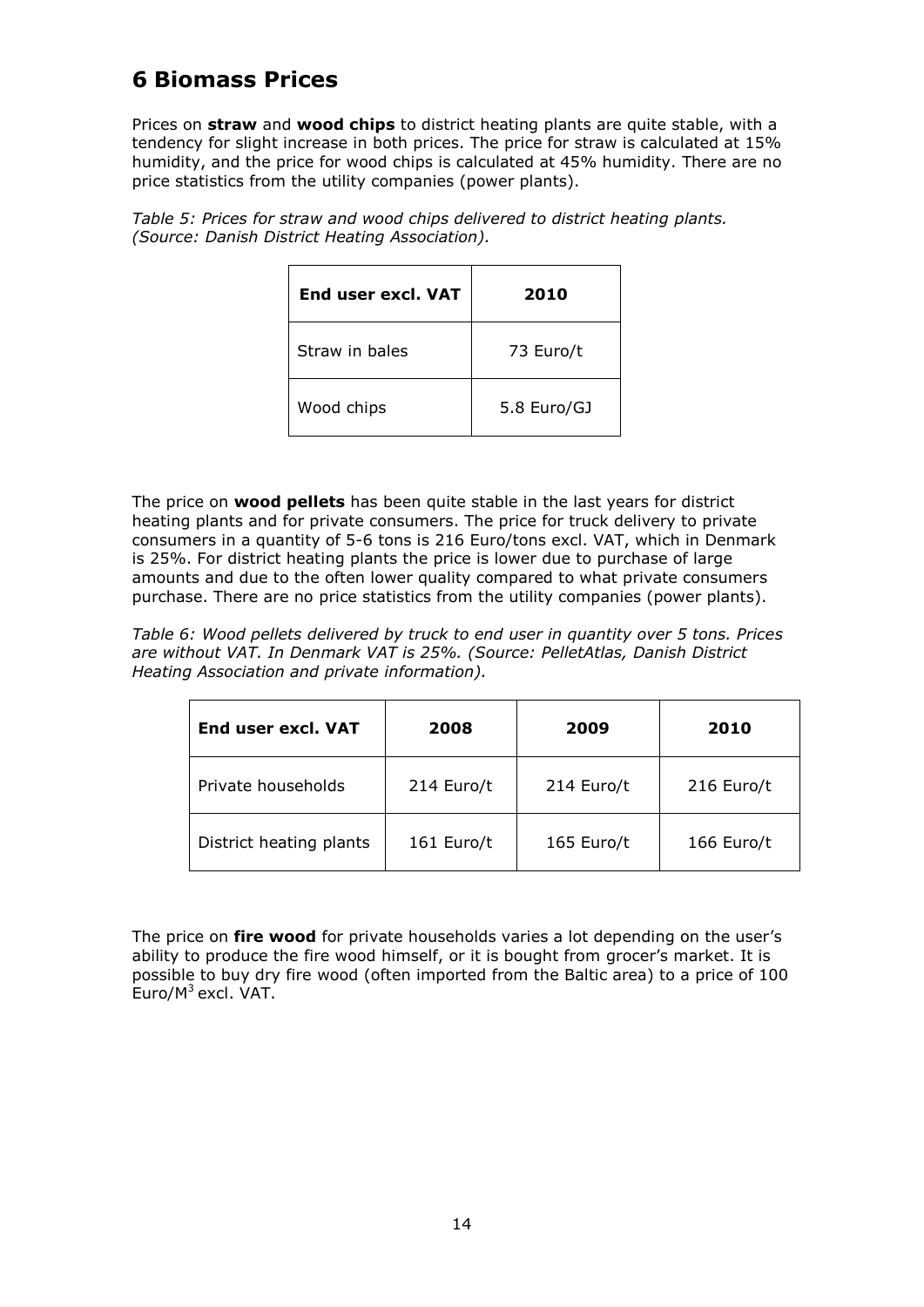*Fig. 9: Development in fuel prices for Danish district heating plants for the period 1997-2010. Currency: DKK. Exchange rate: 750 DKK = 100 Euro (Source: Danish District Heating Association).*



### **Legend:**

Heavy fuel oil: Magenta Light oil: Red Natural gas: Yellow Straw: Green (lowest graph) Wood chips: Green Wood pellets: Blue Natural gas, market price: Black

# **7 Biomass Import and Export**

In Denmark biomass is imported in (relatively) considerable amounts compared to the Danish production and consumption of biomass. The figures in Table 3 and 4 show that 22.7% of the biomass used is imported. This is 34.6 PJ of wood chips, fire wood, wood pellets and biodiesel. In addition, 2.9 PJ biodiesel is exported due to the high taxation of transportation fuels in Denmark.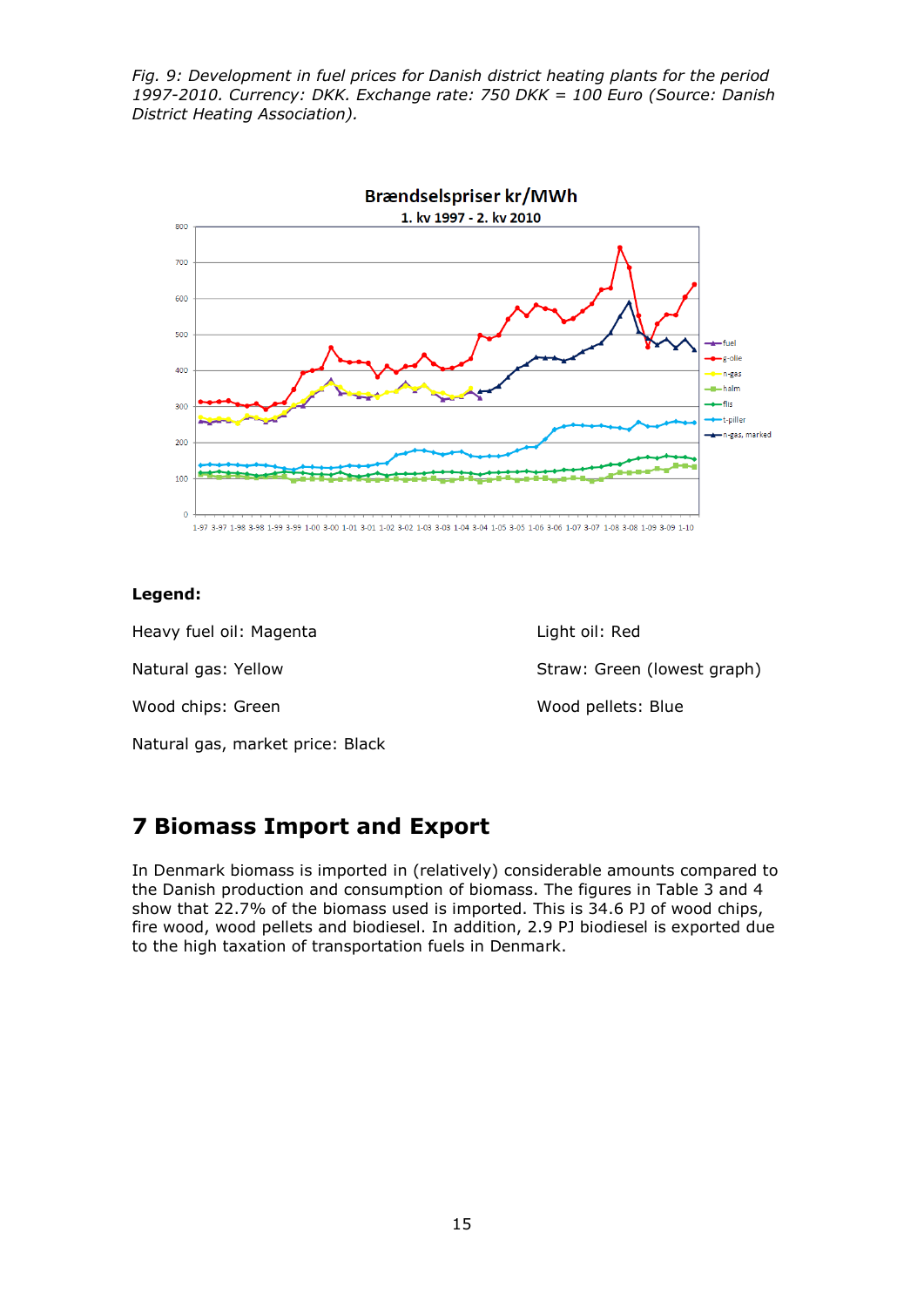*Table 7: Biomass import to Denmark, 2010. (Source: Danish Energy Agency statistics 2010 and private information).*

| <b>Biomass</b><br><b>Import</b> | PJ   | Lower<br>heating<br>value GJ/t | Average<br>humidity<br>in $%$ | Tons      | Main country of origin                      |
|---------------------------------|------|--------------------------------|-------------------------------|-----------|---------------------------------------------|
| Wood chips                      | 4.8  | 12                             | $30 - 35$                     | 400,000   | Balticum, Russia                            |
| Fire wood                       | 2.1  | 15                             | 20                            | 140,000   | Poland, Balticum                            |
| Wood pellets                    | 27.7 | 17.5                           | 8                             | 1,580,000 | Balticum, Sweden,<br>Russia, Poland, Canada |
| <b>Biodiesel</b>                | 1.1  | 37.6                           | 0                             | 29,000    | ?                                           |

Wood pellets and wood chips are imported, especially from eastern European countries and Canada, to cover the increasing demand for private small-scale, medium-scale (district heating plants) and large-scale (CHP and power plant) consumption. Fire wood is imported (8% of the consumption) from the Baltic area by boat or truck. In 2012 a new trade route has started from Ghana to Denmark with wood chips from old plantations of rubber trees. It is the energy company Verdo that over the next 5 years imports 750,000 tons wood chips from rubber trees. Verdo runs two medium-sized CHP plants in Jutland.

Straw is exported, mainly to Germany and the Netherlands, but in some years also to Austria, Belgium and France. It should be noted that the exported straw may be used for feeding and bedding for animals and not for energy production; however, it is not possible to distinguish between exported straw for bioenergy and nonbioenergy use; and anyway the mechanisms regarding the international trade are the same, and considerations regarding barriers and opportunities are therefore relevant in this context. In the statistics from the Danish Energy Agency there is no export/import of straw listed for energy purposes. In any way, the import of straw for energy purposes is considered to be negligible at the moment, and there are no statistics so far.

In general, the potential for international straw trade is considered to be considerable, with more countries turning towards exploiting straw as an energy source. But straw has to be turned into a bulk commodity (pellets) before there will be a regional or international market for trade of straw.

### **8 Barriers and Opportunities**

The main market drivers are that there is no tax on biomass and that the utility companies are forced by government decrees to use biomass in large amounts. As mentioned in Chapter 2 there is a price subsidy of 2 Eurocent per kWh. In the early biomass days in the 1980'es and 1990'es there was heavy investment support (up to 25%) on new biomass plants, both CHP and heat production plants. The price subsidy for electricity production was even higher at that time than today. In addition there have been heavy taxes on fossil energy since the 1970'es.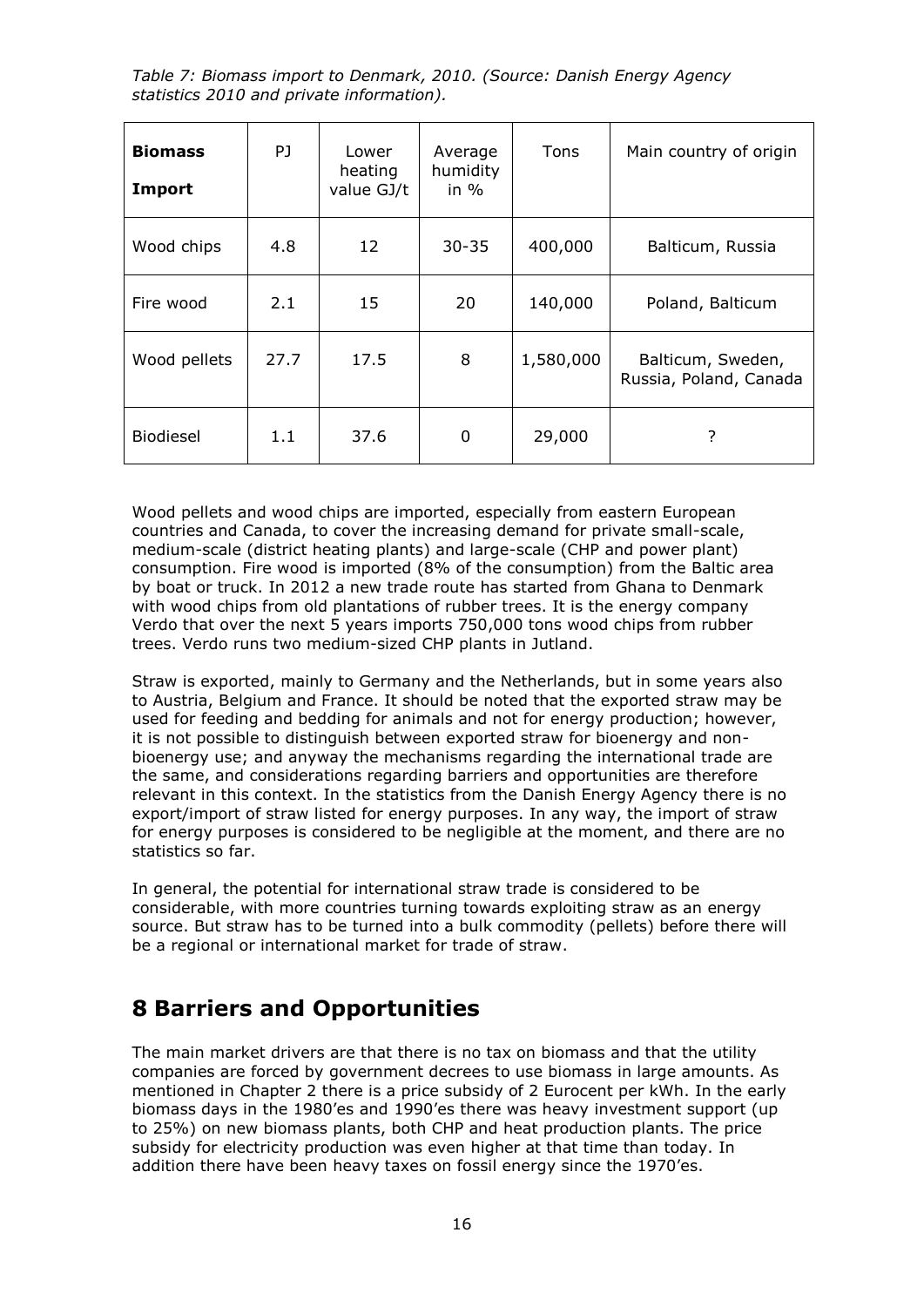The barriers are that the supply chain for pellets needs large investments, overseas ship transport, new storage facilities under roof and modifications for in house transport systems, milling systems and burners.

Danish Act no. 638 of 03.07.1997 defines what biomass is and what waste is. Wood, straw, kernels, nuts, shells, etc. are extempted for tax (as waste) if they are listed in the Act.

A wide range of renewable sources can be used for the energetic utilization in combustion systems. In Denmark biomass is defined according to the Danish Act no. 638 of July 3 1997 on biomass waste. Any type of biomass or mix of biomass that is not mentioned in the annex to the act is defined as waste and must be handled and approved according to the EU Waste Incineration Directive in terms of temperature and retention time during combustion in an incineration plant. Furthermore, a waste tax is due. The following biomass is defined according to the Danish Act no. 638 of 1997.07.03:

- raw wood incl. bark, forest wood chips
- clean wood including shavings and saw dust
- wood waste from the production and treatment of clean laminated wood
- straw
- kernels and seeds from fruits and berries
- fruit residues
- nut and seed shells
- untreated cork, grain and seeds, cotton and flax
- lolly sticks and green pellets (dried grass, clover etc.)
- malt, thatched roofing and tobacco waste
- fuel pellets or fuel briquettes produced exclusively from wastes.

There is no tax on the listed biomass, and they can be traded free for taxation, but a small sulphur tax is imposed with effect on straw. In this context there is tax on household waste and wood contaminated with glue, and these fuels are taxed when delivered to incinerator plants for energy generation.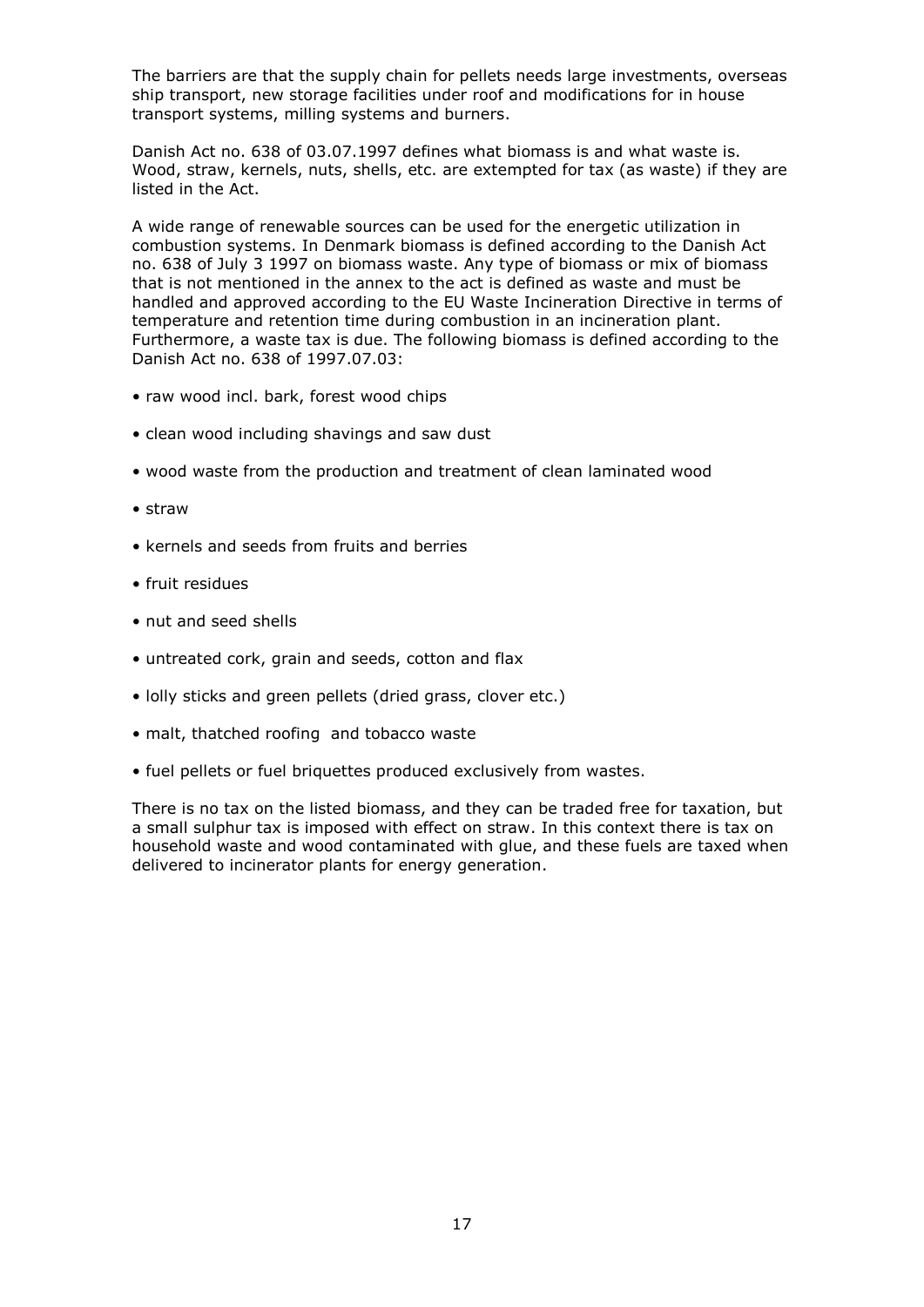*Fig. 10: Normal transport of straw for large scale energy use. There are 24 big bales in two layers on the truck and trailer, with a total weight of 12 tons. Unloading takes place with an automatic crane taking 12 bales in one lift. Weight of the bales and water content is measured during the unloading process*.



A barrier for regional and international straw trade is that the logistic system developed in Denmark for handling up to 2 million big bales annually is based on short distance transport, in average 100-200 km, on truck. There are two main problems:

- The density of the bales are low, 120 kg/m<sup>3</sup>, pellets have 650 kg/m<sup>3</sup>
- Big bales are not a bulk commodity which can be stored and transported as wood pellets, coal, wood chips and granulates.

Another barrier in the Danish Archipelago is that toll bridges and ferries prevent "free trade" in the region. A one way ticket for a truck crossing the Great Belt Bridge costs 150-200 Euros depending on the size of the truck. The value of 24 bales the truck can carry is 880-900 Euros. It is obviously not possible for the farmers to have straw contracts at the other side of a toll bridge in Denmark.

Standards, classifications etc. on biomass are made to make trade easier. On the contrary, rigid standards for product quality may in some cases be a barrier, because many biomass types have a natural variation in quality parameters depending on external factors beyond the control of the producer. This is indeed the case with straw, where the weather conditions in growth seasons and especially during harvest determines many of the most important combustion characteristics of the straw.